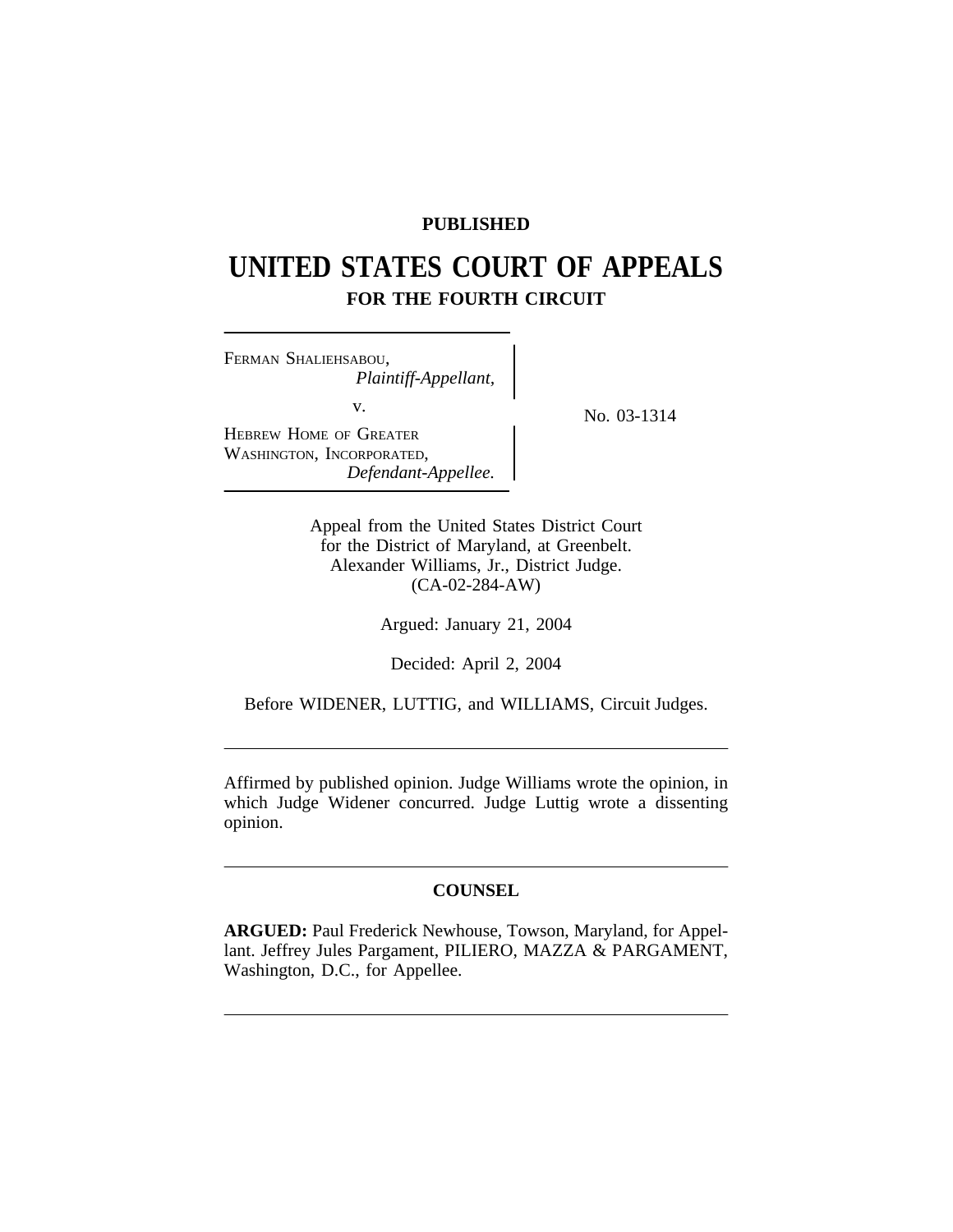## **OPINION**

#### WILLIAMS, Circuit Judge:

Ferman Shaliehsabou, a kosher supervisor, appeals the grant of summary judgment in favor of his former employer, the Hebrew Home of Greater Washington, in this action brought under the overtime provisions of the Fair Labor Standards Act. Because Shaliehsabou is employed in a ministerial role by a religiously affiliated employer and thus not entitled to overtime under the Act, we affirm the district court's grant of summary judgment.

I.

From 1992 until August 2000, Ferman Shaliehsabou, an Orthodox Jewish man, worked at the Hebrew Home of Greater Washington (the Hebrew Home) as a mashgiach.**<sup>1</sup>** The term mashgiach is defined as "an inspector appointed by a board of Orthodox rabbis to guard against any violation of the Jewish dietary laws." *Random House Webster's Unabridged Dictionary* 1181 (2d ed. 1998). Shaliehsabou served as a part-time mashgiach from 1992 until 1994, when he was elevated to a full-time position. He continued in his position as a fulltime mashgiach at the Hebrew Home until resigning from work in August 2000.

The Hebrew Home is a non-profit religious and charitable corporation whose mission, according to its By-Laws, is to serve "aged of the Jewish faith in accordance with the precepts of Jewish law and customs, including the observance of dietary laws." (J.A. at 101.) The Hebrew Home accepts persons of all faiths, but approximately 95% of its residents are Jewish. All members of its board of directors are Jewish. The Hebrew Home maintains a synagogue on its premises and holds twice-daily religious services conducted by an ordained rabbi, who serves as a full-time employee. Each resident's room contains a "mezuzah," defined as "a parchment scroll inscribed on one side with the Biblical passages Deut. 6:4-9 and 11:13-21 and on the

**<sup>1</sup>**Although the term appears to have multiple spellings, to be consistent with the opinion of the district court, we use the spelling "mashgiach" in the singular and "mashgichim" in the plural.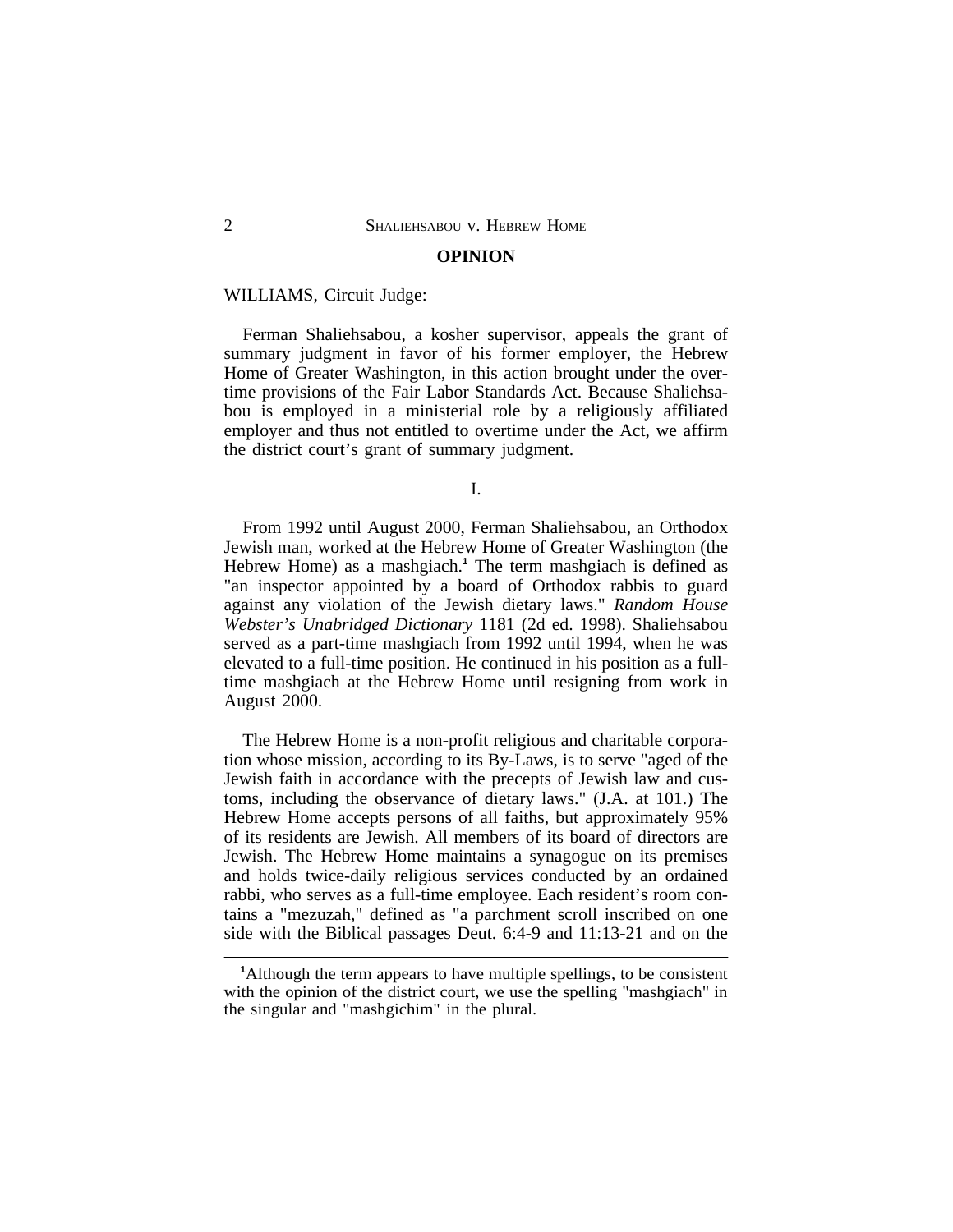other side with the word *Shaddai* (a name applied to God), inserted in a small case or tube . . . and attached by some Jews to the doorpost of the home." *Random House Webster's Unabridged Dictionary* 1212 (2d ed. 1998).

Consistent with its mission to serve the spiritual needs of its residents, the Hebrew Home abides by the "halakha." Halakha "is the overall term for Jewish law" and literally means "the way on which one goes." Rabbi Hayim Halevy Donin, *To Be a Jew: A Guide to Jewish Observance in Contemporary Life* 29 (1972). It is "the Jewish way for securing and perpetuating the Jewish way of life." *Id.* at 32. In accordance with this guiding precept, the Hebrew Home provides its residents kosher meals prepared in accordance with the Jewish dietary laws, which are collectively known as the "kashruth." *Id.* at 97. As part of the halakha, "[t]he Jewish dietary laws prescribe not merely a diet for the body but a diet for the soul as well, not so much a diet to maintain one's physical well being as a diet to maintain one's spiritual well-being." *Id.* at 98. In other words,

The faithful Jew observes the laws of kashrut[h] not because he has become endeared of its specific details nor because it provides him with pleasure nor because he considers them good for his health nor because the Bible offers him clear-cut reasons, but because he regards them as Divine commandments and yields his will before the will of the Divine and to the disciplines imposed by his faith.

## *Id.* at 98.

To ensure that the food services department, operated by Sodexho Services (Sodexho), would prepare kosher meals, the Hebrew Home entered into an agreement with the Rabbinical Council of Greater Washington (the Vaad)<sup>2</sup> whereby the Vaad would recommend mashgichim to serve in the Hebrew Home. Pursuant to the agreement, the Vaad was the "sole authority" for determining compliance with the

**<sup>2</sup>**The Vaad is "a non-profit organization of Orthodox Jewish congregational rabbis in the Metropolitan Washington area." (J.A. at 108.) The Vaad is also "the primary agency of kashruth supervision" in that area. (J.A. at 109.)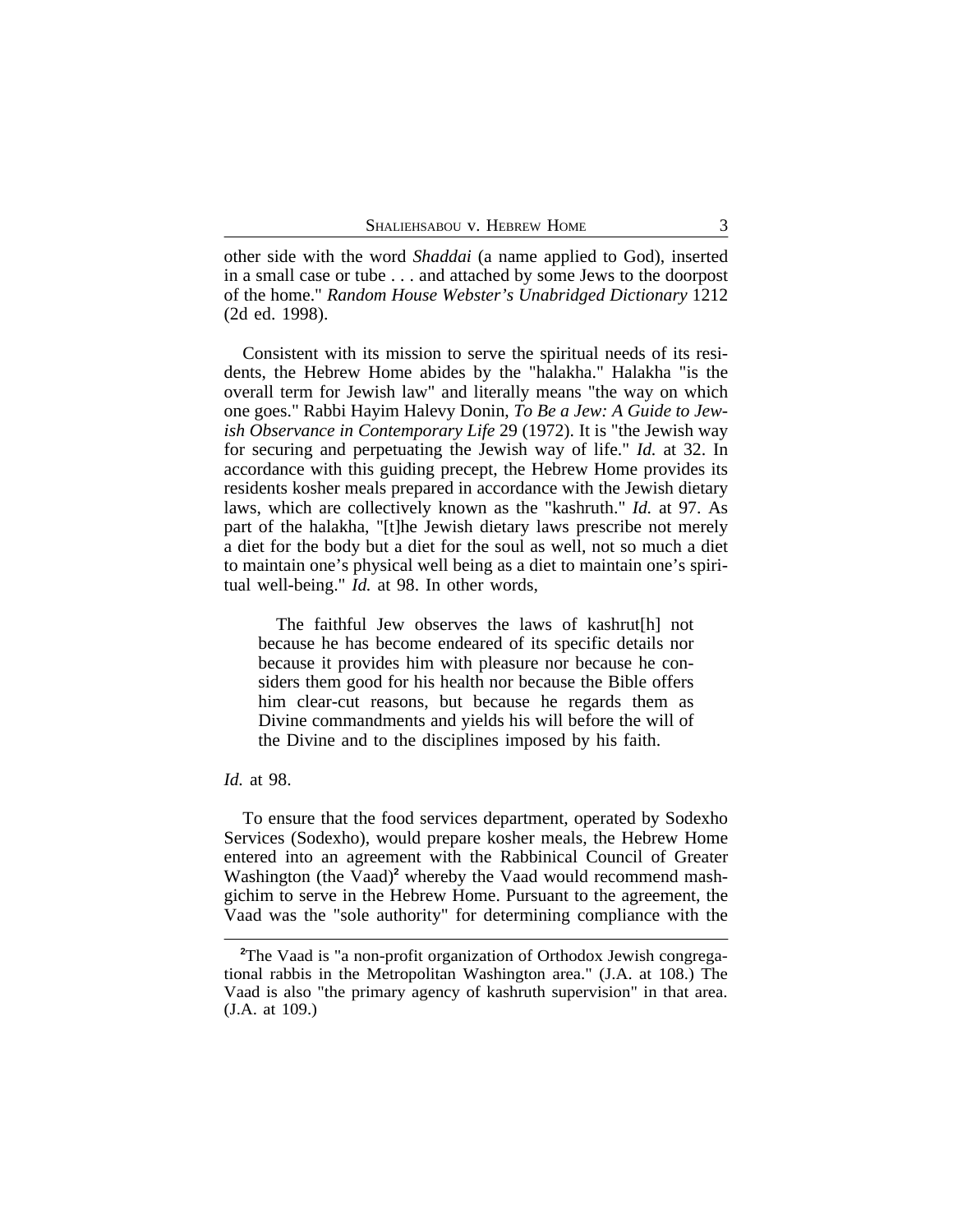kashruth, and any mashgiach "must be approved by the [Vaad] and chosen after [the Vaad's] consultation with the . . . Hebrew Home." (J.A. at 51.) All "kitchen operations including food preparation and food service," had to be taken "under the supervision of the mashgiach." (J.A. at 51.) The agreement between the Hebrew Home and the Vaad did not reference any qualifications required of mashgichim. There was, however, "no secular health or safety rationale for the work performed by the [m]ashgichim." (J.A. at 122.)

Rabbi Kalman Winter, Director of the Vaad, explained the role of the mashgiach in a declaration made in connection with this case. According to Rabbi Winter, mashgichim are "supervisors" who "are qualified under Judaic law to supervise the preparation of food to ensure that it is kosher." (J.A. at 109.) Mashgichim, according to Rabbi Winter, "must have a knowledge of the basic laws of kashruth" and "must also be a Sabbath observer and be a fully observant Jew." (J.A. at 110.) Such persons "generally have obtained their knowledge of the laws of kashruth through experience and study at a 'yeshiva.'"**<sup>3</sup>** (J.A. at 111.) Moreover, according to Rabbi Winter, mashgichim "possess the authority to enforce the laws of kashruth and make onthe-spot decisions based on their knowledge and understanding of the situation at hand." (J.A. at 111.) Rabbi Winter stated that complying with kosher dietary laws "is an integral and essential part of Jewish identity." (J.A. at 109.)

Although the Vaad periodically recommended an appropriate wage for the mashgichim, the Hebrew Home retained responsibility for paying them. The Vaad did retain the ability to remove mashgichim from service at the Hebrew Home and also possessed the ability to take disciplinary action against an individual mashgiach. The Hebrew Home had concurrent power to discipline and fire mashgichim, but the Hebrew Home would only take such a disciplinary measure after consultation with the Vaad.

Shaliehsabou, as mentioned, has been a devout Orthodox Jew his entire life and began working at the Hebrew Home as a part-time

**<sup>3</sup>**A yeshiva is "an Orthodox Jewish school of higher instruction in Jewish learning, chiefly for students preparing to enter the rabbinate." *Random House Webster's Unabridged Dictionary* 2202 (2d ed. 1998).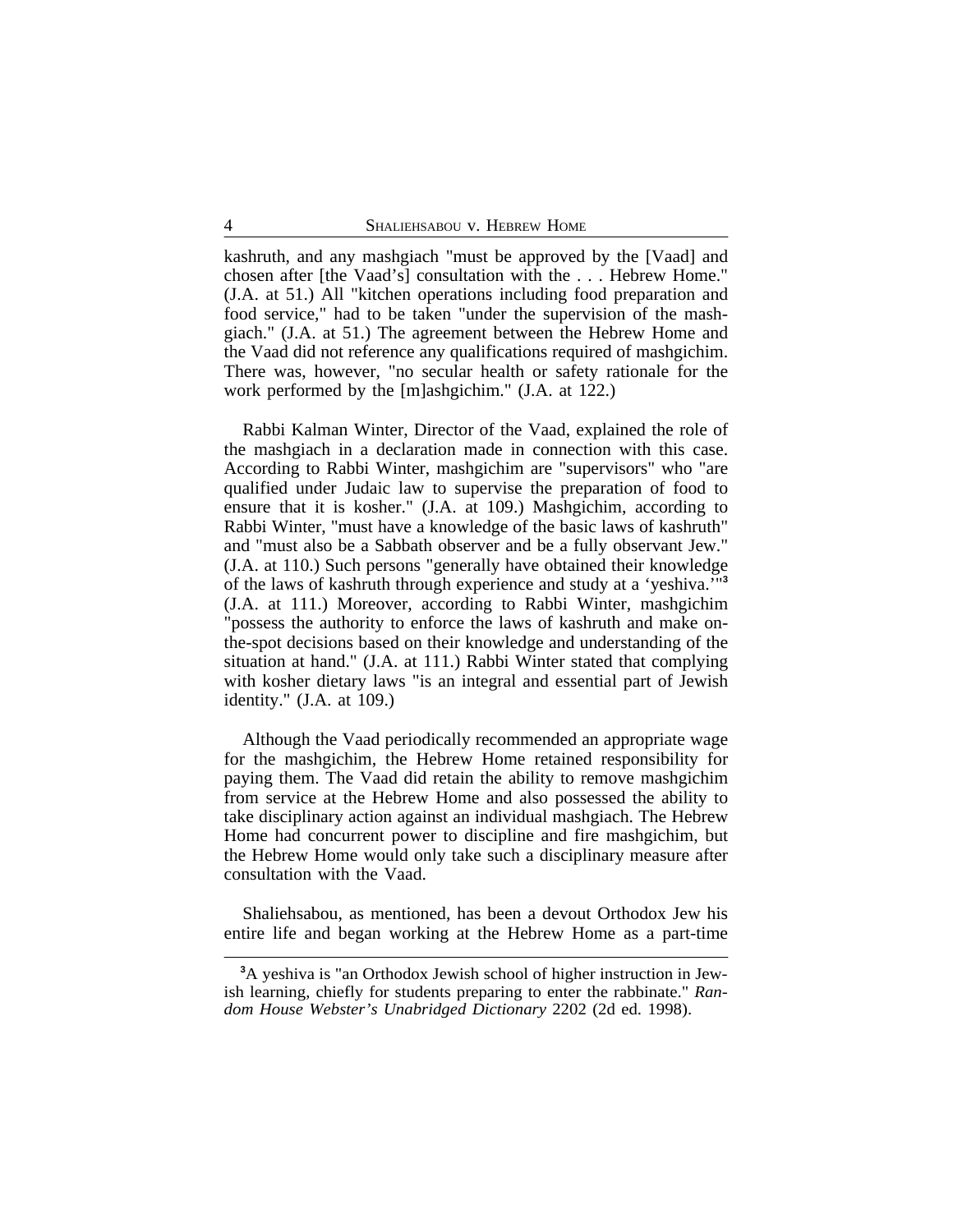mashgiach in 1992. Shaliehsabou attended yeshiva in Colorado and received a Bachelor of Talmudic Law from Ner Israel Rabbinical College in Baltimore. Shaliehsabou occasionally purchased and read books to further his understanding of Jewish dietary laws and testified that he is engaged in a lifelong learning of Jewish law and custom. He also recognized that failure to stop a violation of the kashruth by a kitchen worker was "a sin like any other sin." (S.A. at 21.) Shaliehsabou declared himself as "clergy" on his federal tax returns, and he also took a parsonage exemption from his salary. (J.A. at 129.)

Shaliehsabou's "basic responsibility [at the Hebrew Home] was to guard against any violations of Jewish dietary law." (J.A. at 115.) Pursuant to that end, Shaliehsabou's "primary duties" included "inspecting deliveries," "opening and closing the refrigerators to insure the integrity of the kosher status of the kitchen," "insuring that all meat and dairy products were stored and kept separate during food preparation," and "lighting all ovens and heating equipment in accordance with the requirements of Jewish law." (J.A. at 17.) Shaliehsabou would also cleanse kitchen utensils and other items if they became non-kosher. Shaliehsabou had the ability and the duty to instruct the kitchen staff on complying with the kashruth and to report any violations. He was "the liaison between the Home and the Vaad on matters of Jewish dietary law." (J.A. at 115.) Shaliehsabou was unsure who was his direct employer and was told by the general manager of Sodexho, "[w]ith a rabbi's questions, go to rabbinical, and for any other issues you have, just come to [food services]." (S.A. at 36.)

Shaliehsabou made decisions regarding the kitchen's compliance with the kashruth, but occasionally he would refer "difficult questions of Jewish law"**<sup>4</sup>** to the Vaad. (J.A. at 115-116, 111.) The mashgichim, not the food services department, had "final say" over matters relating to the kosher preparation of food. (J.A. at 113.) When a mashgiach decided, for example, that unclean food needed to be discarded, it could not be provided to residents under any circumstances.

**<sup>4</sup>**For example, on one occasion a new employee put milk into a mixer used for beef products, and Shaliehsabou contacted the Vaad to determine if he had to dispose of all of the products involved or instead could ritually cleanse the mixer and utensils involved.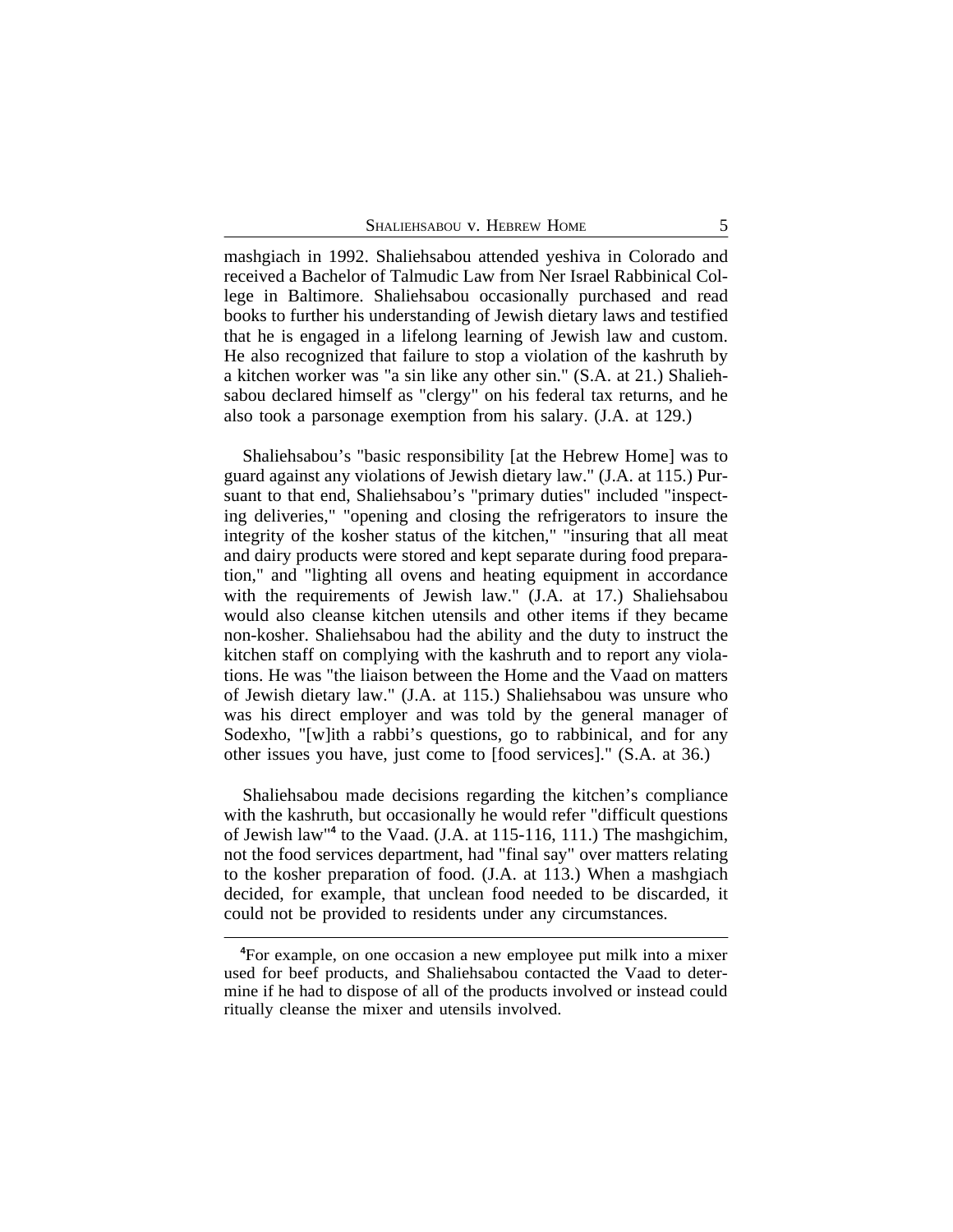During Shaliehsabou's employment as a full-time mashgiach, he was paid for at least eighty hours of work each bi-weekly period. Shaliehsabou, like all employees, including salaried employees, was assigned an hourly rate of pay for the purpose of determining benefits. Although Shaliehsabou occasionally received additional hourly compensation for hours worked over eighty per bi-weekly period, he claims that he was not compensated for all of the overtime hours he worked. When Shaliehsabou worked less than eighty hours during a bi-weekly period, hours were deducted from his accrued leave time to make sure that his total hours for the bi-weekly period equaled eighty. If Shaliehsabou exceeded his leave time, he would be docked pay for absences, including absences of less than one day. Shaliehsabou was paid for less than eighty hours of work on a total of five occasions, all in the year 2000. Those shortfalls were due, according to the Hebrew Home, to administrative errors, and the Hebrew Home compensated him for the shortfalls prior to the institution of this lawsuit.

Shaliehsabou ceased work at the Hebrew Home in August 2000 and, in November 2001, commenced an action in Maryland state court, alleging that the Hebrew Home violated the Fair Labor Standards Act of 1938, 29 U.S.C.A. §§ 201-219 (West 1998 & Supp. 2003) (FLSA), and the Maryland Wage and Hour Law, Md. Code Ann., Labor and Employment § 3-415 (1999). Specifically, Shaliehsabou alleged that the Hebrew Home failed to pay him overtime wages as required by federal and state laws. The Hebrew Home filed a notice of removal in January 2002, pursuant to 28 U.S.C.A. § 1441(a) (West 1994), and the case was removed to the United States District Court for the District of Maryland. Following discovery, the parties filed cross-motions for summary judgment. The district court found that Shaliehsabou fell within the "ministerial exception" to the FLSA and granted the Hebrew Home's motion for summary judgment on February 12, 2003. The district court also found that, assuming Shaliehsabou did not fall within the ministerial exception, Shaliehsabou was an exempt executive, administrative or professional employee, as defined by 29 C.F.R. §§ 541.1-541.3 (2003).**<sup>5</sup>** Shaliehsabou timely

**<sup>5</sup>**All of these exceptions are limited to salaried employees, *see* 29 C.F.R.  $\S$  541.118(a) (2003), and must be proven by the employer by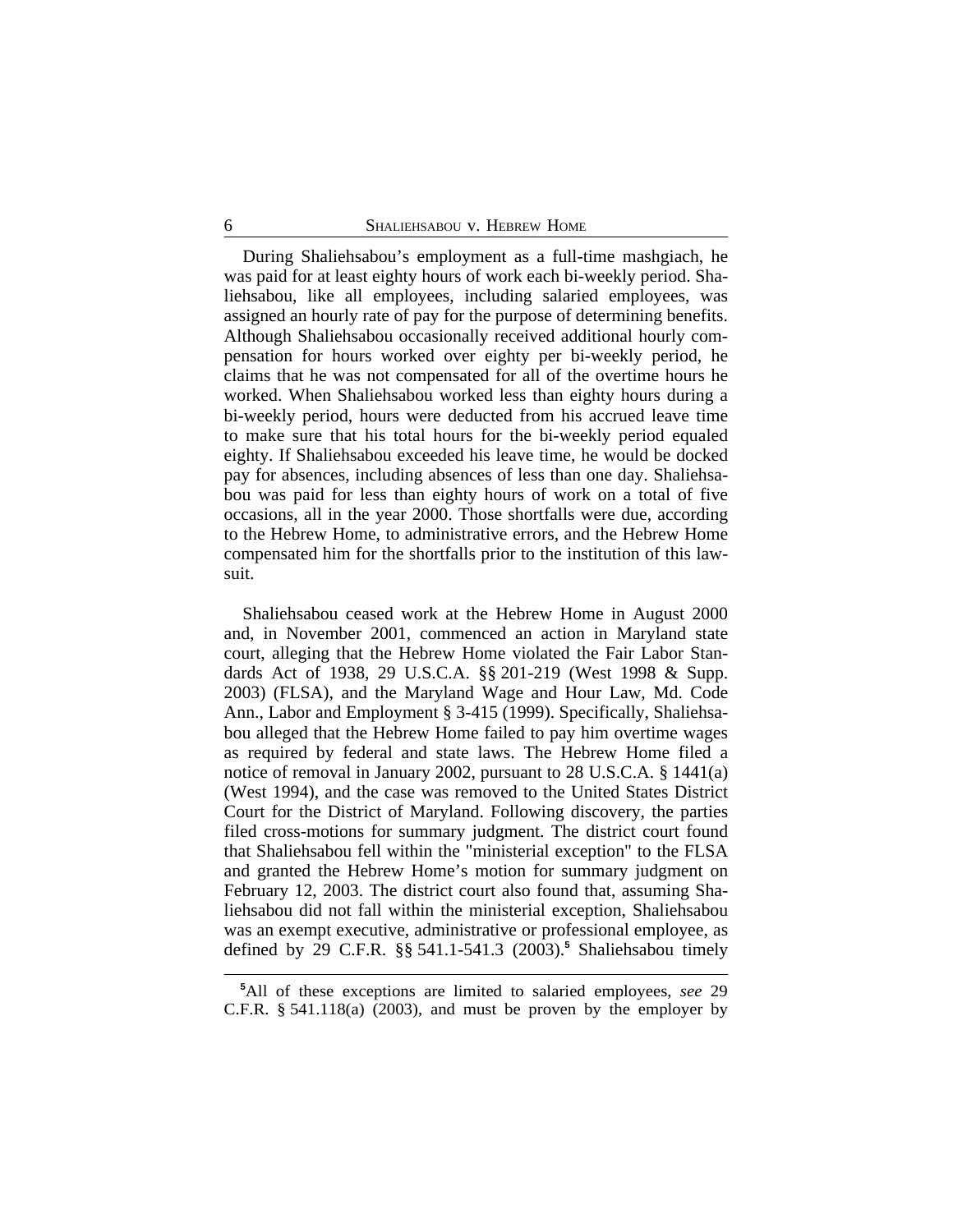appeals the district court's decision.**<sup>6</sup>**

## II.

We review the district court's grant of summary judgment *de novo*. *See Hill v. Lockheed Martin Logistics Mgmt. Inc.*, 354 F.3d 277, 283 (4th Cir. 2004) (en banc). Summary judgment is appropriate "if the pleadings, depositions, answers to interrogatories, and admissions on file, together with the affidavits, if any, show that there is no genuine issue as to any material fact and that the moving party is entitled to a judgment as a matter of law." Fed. R. Civ. P. 56(c) (West 1994); *see Celotex Corp. v. Catrett*, 477 U.S. 317, 322 (1986). We construe the evidence in the light most favorable to Shaliehsabou and draw all reasonable inferences in his favor. *See Anderson v. Liberty Lobby, Inc.*, 477 U.S. 242, 255 (1986).

# A.

The FLSA is commonly referred to as "the minimum wage/maximum hour law." *Monahan v. County of Chesterfield*, 95 F.3d 1263, 1266 (4th Cir. 1996) (internal quotation marks omitted). The purpose of the FLSA is "to protect all covered workers from substandard wages and oppressive working hours." *Barrentine v. Arkansas-Best Freight Sys., Inc.*, 450 U.S. 728, 739 (1981). As an early Supreme Court case examining the FLSA explained:

<sup>6</sup>The district court did not specifically address Shaliehsabou's claim under Maryland's Wage and Hour law, and, on appeal, Shaliehsabou does not pursue the state law claim.

clear and convincing evidence. *Shockley v. City of Newport News*, 997 F.2d 18, 21 (4th Cir. 1993). The district court did not make a specific finding that Shaliehsabou was a salaried employee and, on appeal, Shaliehsabou argues that he was not salaried because he was assigned an hourly wage and his pay was docked for absences of less than one day. Because we decide the case on the application of the ministerial exception, we do not consider the district court's other grounds for granting summary judgment, namely, whether Shaliehsabou is exempt from the FLSA as an executive, administrator or professional.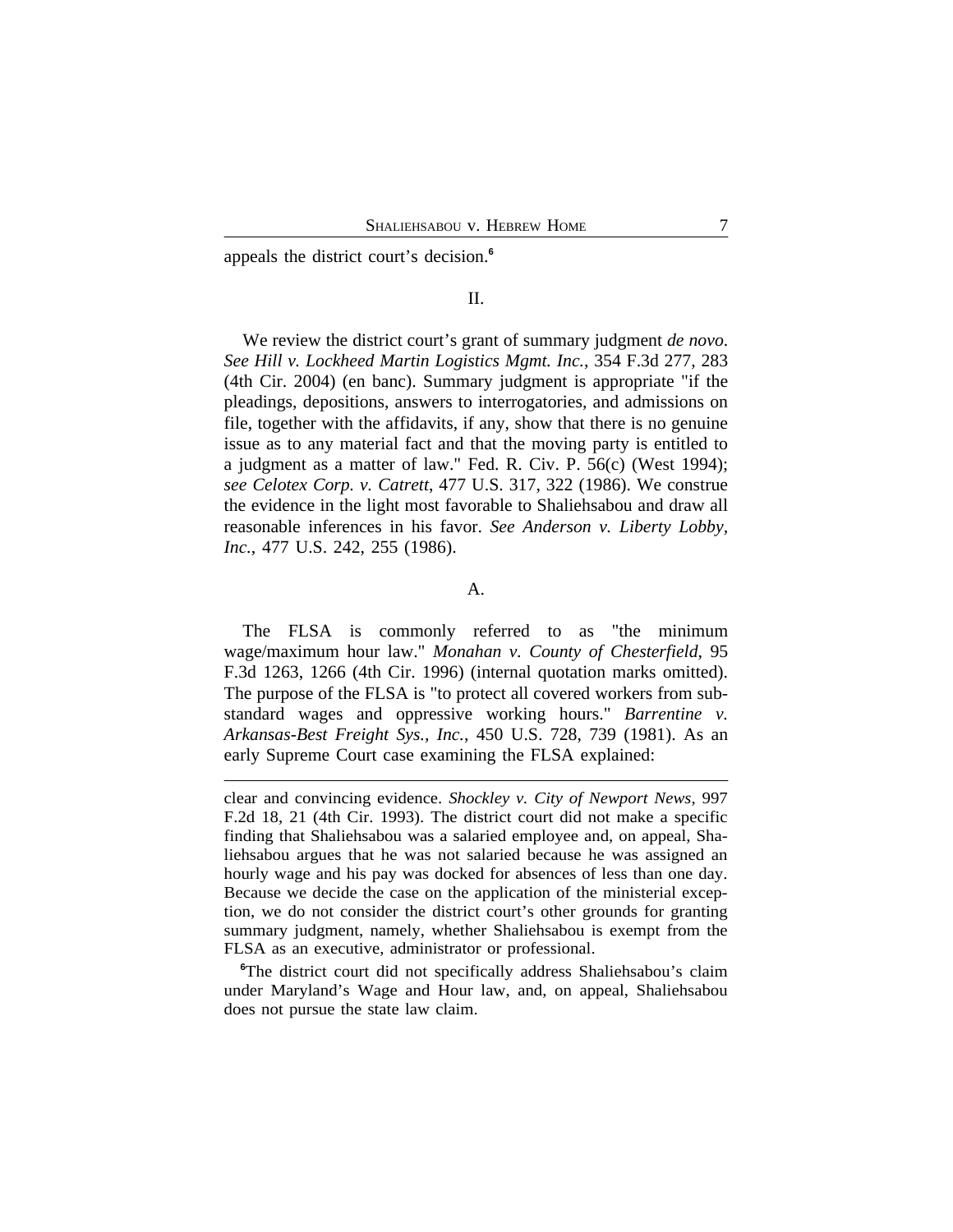'A fair day's pay for a fair day's work' was the objective stated in the Presidential message which initiated the legislation. That message referred to a 'general maximum working week,' 'longer hours on the payment of time and a half for overtime' and the evil of 'overwork' as well as 'underpay.'

## *Overnight Motor Transp. Co., Inc. v. Missel*, 316 U.S. 572, 578 (1941) (footnote omitted).

Specifically, Congress found that "the existence, in industries engaged in commerce or in the production of goods for commerce, of labor conditions detrimental to the maintenance of the minimum standard of living necessary for health, efficiency, and general well-being of workers" burdened interstate commerce and constituted an unfair method of competition. 29 U.S.C.A. § 202(a). Congress, in addition to restricting the use of child labor by employers, mandated payment of a minimum wage for employees and, relevant here, required that employees be paid at least time and a half for time worked beyond forty hours in a week. 29 U.S.C.A. §§ 206-207(a). To effectuate the goals of the FLSA, courts construe coverage under the FLSA "liberally to apply to the furthest reaches consistent with congressional direction." *Mitchell v. Lublin, McGaughy & Assoc.*, 358 U.S. 207, 211 (1959). "[B]road coverage is essential to accomplish the goal of outlawing from interstate commerce goods produced under conditions that fall below minimum standards of decency." *Tony & Susan Alamo Found. v. Secretary of Labor*, 471 U.S. 290, 296 (1985). In accordance with that goal, "'[e]xemptions from or exceptions to the Act's requirements are to be narrowly construed.'" *Monahan*, 95 F.3d at 1268 (quoting *Johnson v. City of Columbia*, 949 F.2d 127, 129-30 (4th Cir. 1991)) (alteration in original).

Although the coverage of the FLSA is broad, two conditions must be met for the minimum wage and overtime provisions of the FLSA to apply to the Hebrew Home. First, the Hebrew Home must be an "[e]nterprise engaged in commerce or in the production of goods for commerce," 29 U.S.C.A. § 203(r), and second, Shaliehsabou must be an "employee," which is defined under the FLSA to "mean[ ] any individual employed by an employer," 29 U.S.C.A. § 203(e). The FLSA was amended in 1961 to include coverage over enterprises, and, at that time, "[t]here was broad congressional consensus that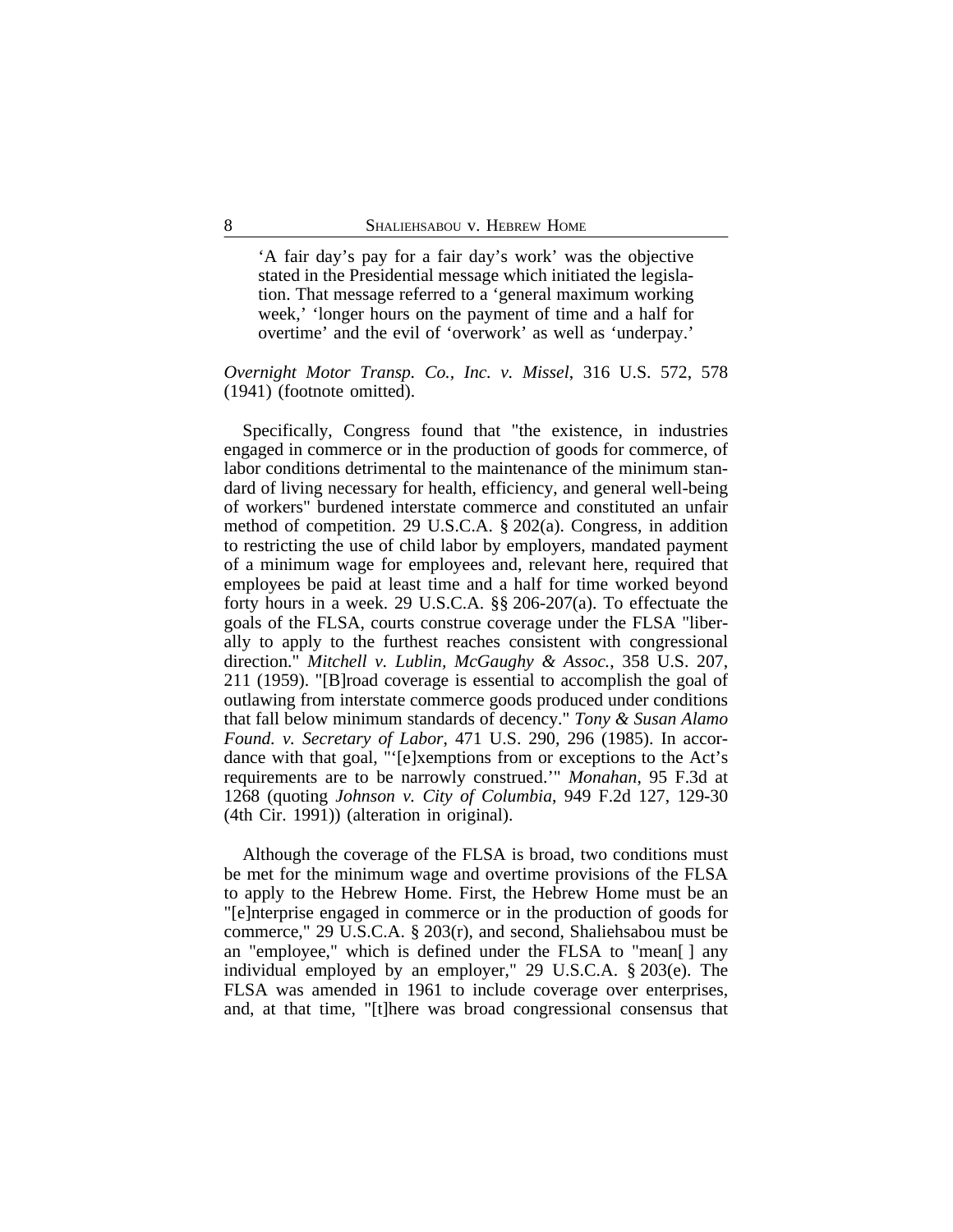ordinary commercial businesses should not be exempted from the Act simply because they happened to be owned by religious or other nonprofit organizations." *Alamo*, 471 U.S. at 298. The Hebrew Home does not disagree and concedes that it is an "enterprise" for purposes of the Act. Instead, the Hebrew Home argues that because the position of mashgiach falls within the ministerial exception to the FLSA, Shaliehsabou is not an "employee" under the FLSA.

We have recognized that there is a ministerial exception to the FLSA. *Dole v. Shenandoah Baptist Church*, 899 F.2d 1389, 1396 (4th Cir. 1990). As we noted in *Dole*, "[t]his exemption is derived from the congressional debate [about the FLSA] and delineated in guidelines issued by the Labor Department's Wage and House Administrator." *Id.* The relevant portion of those guidelines provides:

Persons such as nuns, monks, priests, lay brothers, ministers, deacons, and other members of religious orders who serve pursuant to their religious obligations in schools, hospitals, and other institutions operated by their church or religious order shall not be considered to be "employees."

## *Field Operations Handbook*, Wage and Hour Division, U.S. Dep't of Labor, § 10b03 (1967).

Considering the FLSA ministerial exception in *Dole*, we held that the lay teachers at a religious school did not fall within the ministerial exception because the "teachers in the present case perform no sacerdotal functions; neither do they serve as church governors. They belong to no clearly delineated religious order." *Dole*, 899 F.2d at 1396. Importantly, in holding that the ministerial exception did not apply, we looked to decisions dealing with the ministerial exception under Title VII, such as *Rayburn v. Gen. Conference of Seventh-Day Adventists*, 772 F.2d 1164 (4th Cir. 1985) and *EEOC v. Southwestern Baptist Theological Seminary*, 651 F.2d 277 (5th Cir. 1981). *Dole*, 899 F.2d at 1396.

In the Title VII context, we have applied a "primary duties" test to determine whether an individual falls within the ministerial exception.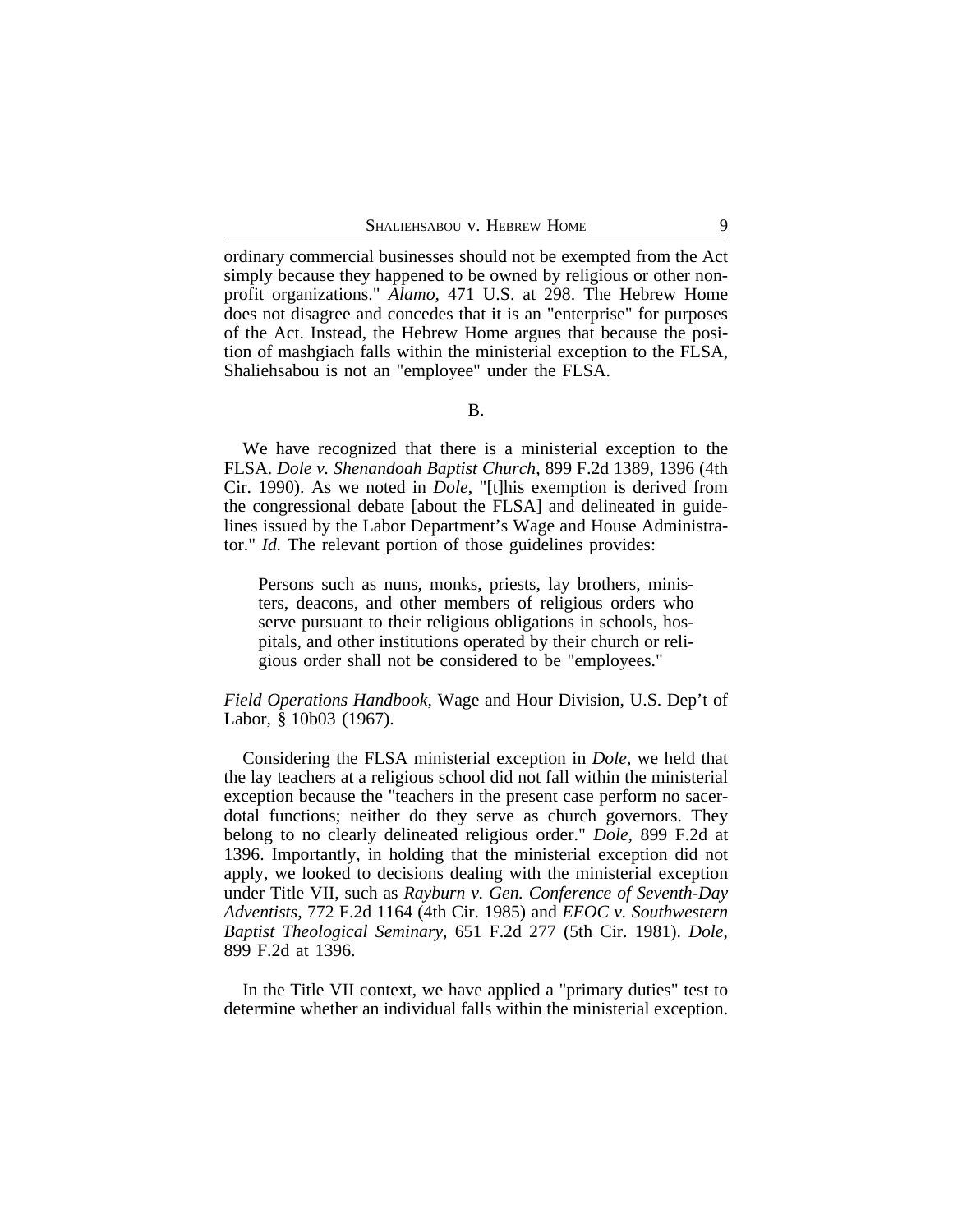In applying the primary duties test, we focus on "the function of the position," and not whether the individual holding that position is formally ordained  $-$  *i.e.*, we ask "whether a position is important to the spiritual and pastoral mission of the church." *Rayburn*, 772 F.2d at 1168-69 (4th Cir. 1985). Thus, "[a]s a general rule, if the employee's primary duties consist of teaching, spreading the faith, church governance, supervision of a religious order, or supervision or participation in religious ritual and worship, he or she should be considered 'clergy'." *Id.* at 1169 (quoting Bruce N. Bagni, *Discrimination in the Name of the Lord: A Critical Evaluation of Discrimination by Religious Organizations*, 79 Colum. L. Rev. 1514, 1545 (1979)).

Although the Title VII ministerial exception is based on constitutional principles**<sup>7</sup>** and not on "congressional debate" and Labor Department guidelines as is the FLSA exception, we implicitly have held that the ministerial exceptions under the two Acts are coextensive in scope. For example, we have relied on Title VII ministerial exception cases in *Dole*, and we have cited both *Dole* and Title VII cases together in support of the proposition that "[t]he ministerial exception operates to exempt from the coverage of various employment laws the employment relationships between religious institutions and their 'ministers.'" *EEOC v. Roman Catholic Diocese of Raleigh, N.C.*, 213 F.3d 795, 800 (4th Cir. 2000) (citing both *Dole* and *Rayburn*). Accordingly, our precedent in *Dole* and *Diocese of Raleigh* suggests that when determining who is a member of a religious order serving pursuant to his religious obligations, for purposes of the ministerial exception to the FLSA, we apply the same primary duties test that we apply for purposes of the Title VII ministerial exception. This common sense approach creates continuity between the FLSA and Title VII, two employment laws of general applicabil-

**<sup>7</sup>** In *Rayburn v. Gen. Conference of Seventh-Day Adventists*, 772 F.2d 1164 (4th Cir. 1985), we held that applying Title VII to the employment relationship between religious institutions and their ministerial employees would violate the Free Exercise and Establishment Clauses of the First Amendment. We since have held that the Supreme Court's intervening decision in *Employment Div., Dep't of Human Resources of Oregon v. Smith*, 494 U.S. 872 (1990), has not abrogated the ministerial exception. *EEOC v. Roman Catholic Diocese of Raleigh, N.C.*, 213 F.3d 795, 800 n\* (4th Cir. 2000).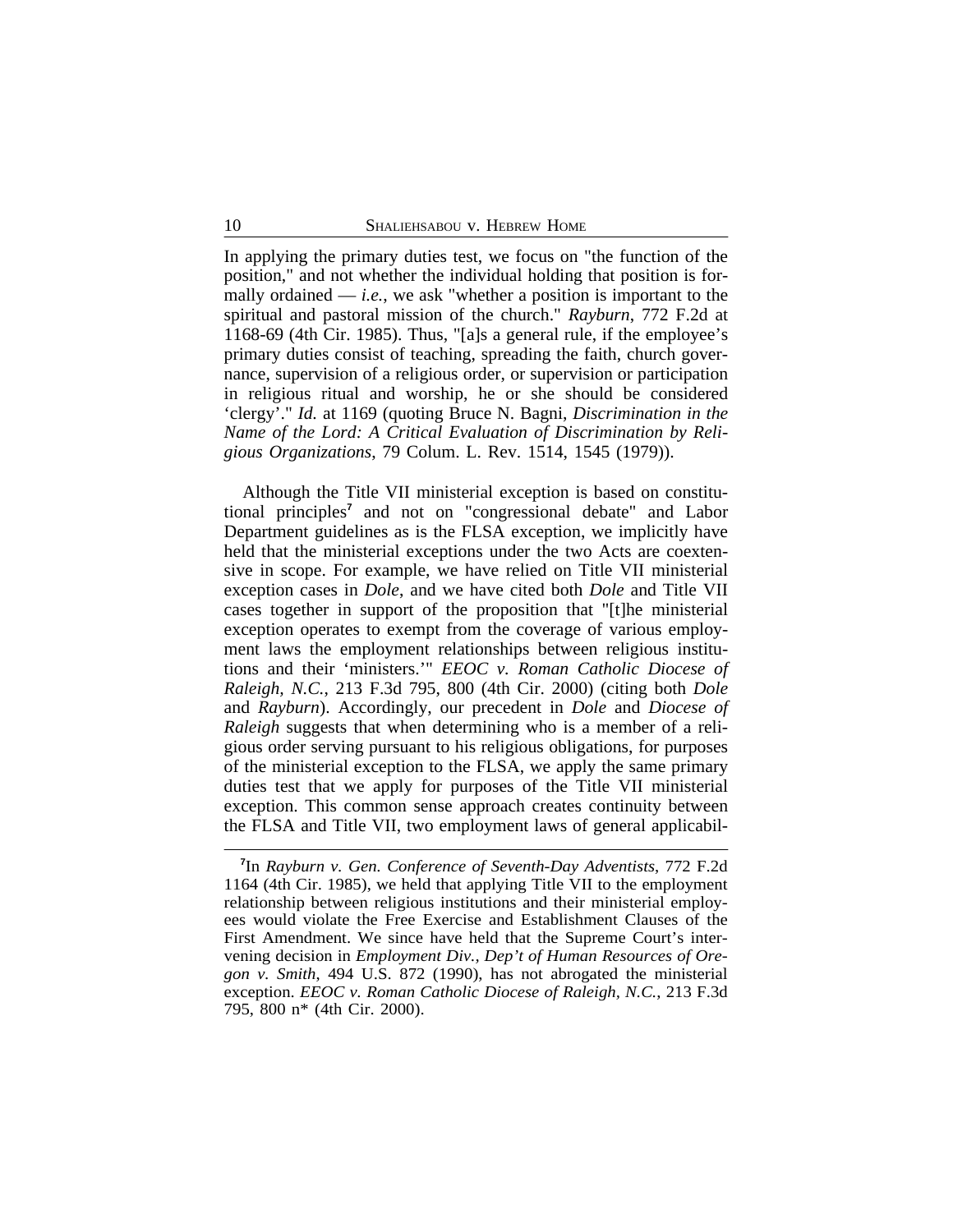ity, and it allows us to avoid answering a difficult constitutional question — *i.e.*, whether the First Amendment would otherwise compel an exception to the FLSA coextensive with that recognized as constitutionally mandated in the Title VII context.**<sup>8</sup>**

Furthermore, using the primary duties test to determine the scope of the FLSA's ministerial exception is in accord with other statutory exceptions to the FLSA. The minimum wage and overtime requirements, codified in §§ 206-207, do not apply to "any employee employed in a bona fide executive, administrative, or professional capacity." 29 U.S.C.A. § 213(a)(1). The implementing regulations look to the "primary duties" of a salaried position to determine whether an employee is a bona fide executive, administrator or professional. *See* 29 C.F.R. §§ 541.1-541.3.**<sup>9</sup>** Courts are thus familiar and comfortable with examining the primary duties of an employee when determining the scope of exceptions under the FLSA. In sum, by determining whether a position is ministerial by referencing the primary duties of the position, the FLSA's ministerial exception is coextensive with that recognized under Title VII and parallels the inquiry made for other exceptions to the FLSA.

It is further important to note that the primary duties test in this context does not permit employers to avoid the broad coverage of the FLSA. First, the ministerial exception to the FLSA applies only to "employment relationships between *religious institutions* and their '*ministers*.'" *Diocese of Raleigh*, 213 F.3d at 800 (emphases added); *see also EEOC v. Catholic Univ. of Am.*, 83 F.3d 455, 474 (D.C. Cir.

**<sup>8</sup>** *See Harris v. United States*, 536 U.S. 545, 555 (2002) (explaining canon of construction that if a statute raises constitutional concerns the Court will first look to see if the statute can be construed in a manner to avoid difficult constitutional questions).

**<sup>9</sup>** In fact, the primary duties test for the ministerial exception is quite similar to the primary duties test applied to school employees under the professional exception. That test exempts school employees whose primary duties include "[t]eaching, tutoring, instructing, or lecturing in the activity of imparting knowledge." 29 C.F.R. § 541.3(a)(3). As discussed above, *supra* note 5, the district court applied the primary duties tests for the executive, administrative and professional exemptions and found that Shaliehsabou qualified for each exemption.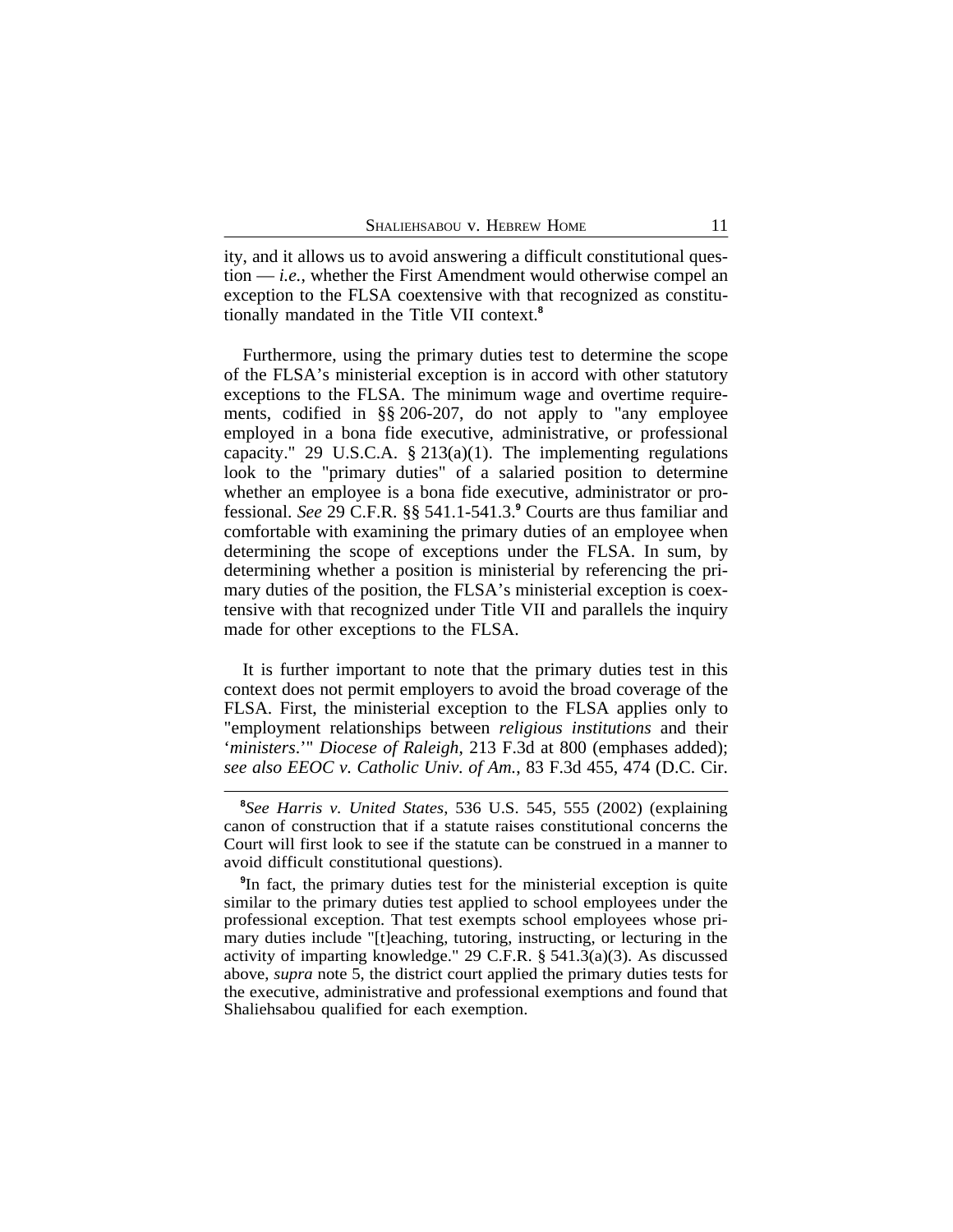1996) (Henderson, J., concurring) (concluding that ministerial exception did not apply to secular decision taken by secular institution, but concurring in judgment because the final employment decision rested with the Catholic church). Also, as discussed above, the commercial activities of religious institutions are covered by the FLSA. *See Alamo*, 471 U.S. at 296 ("The statute contains no express or implied exception for commercial activities conducted by religious or other nonprofit organizations."); *Brock v. Wendell's Woodwork, Inc.*, 867 F.2d 196, 198-99 (4th Cir. 1989) (holding that child labor restrictions under the FLSA applied to work performed in connection with commercial activities of a religious organization). In addition, we have held that "the exception would not apply to employment decisions concerning purely custodial or administrative personnel." *Diocese of Raleigh*, 213 F.3d at 801; *see also Weissman v. Congregation Shaare Emeth*, 38 F.3d 1038 (8th Cir. 1994) (applying ADEA to secular administrator of Jewish temple). Moreover, "[w]hile religious organizations may designate persons as ministers for their religious purposes free from any governmental interference, bestowal of such a designation does not control their extra-religious status." *Southwestern Baptist*, 651 F.2d at 283. In summary, the ministerial exception to the FLSA applies only where the employer is a religious institution and the employee's primary duties are ministerial in nature. The exception does not apply to the religious employees of secular employers or to the secular employees of religious employers.

C.

#### 1.

Turning to the instant case, Shaliehsabou argues both that his primary duties are not ministerial and that the Hebrew Home is not a religious institution. We address each contention in turn.

First, Shaliehsabou argues that his position is not covered by the ministerial exception because his primary duties involved nothing more than inspecting incoming food deliveries and ensuring the kosher preparation of food. Shaliehsabou avers that, apart from being an Orthodox Jew, no special training is required to serve as a mashgiach. He likens his case to *Dole*, wherein we held that to apply the ministerial exception to all persons simply based on their sincere reli-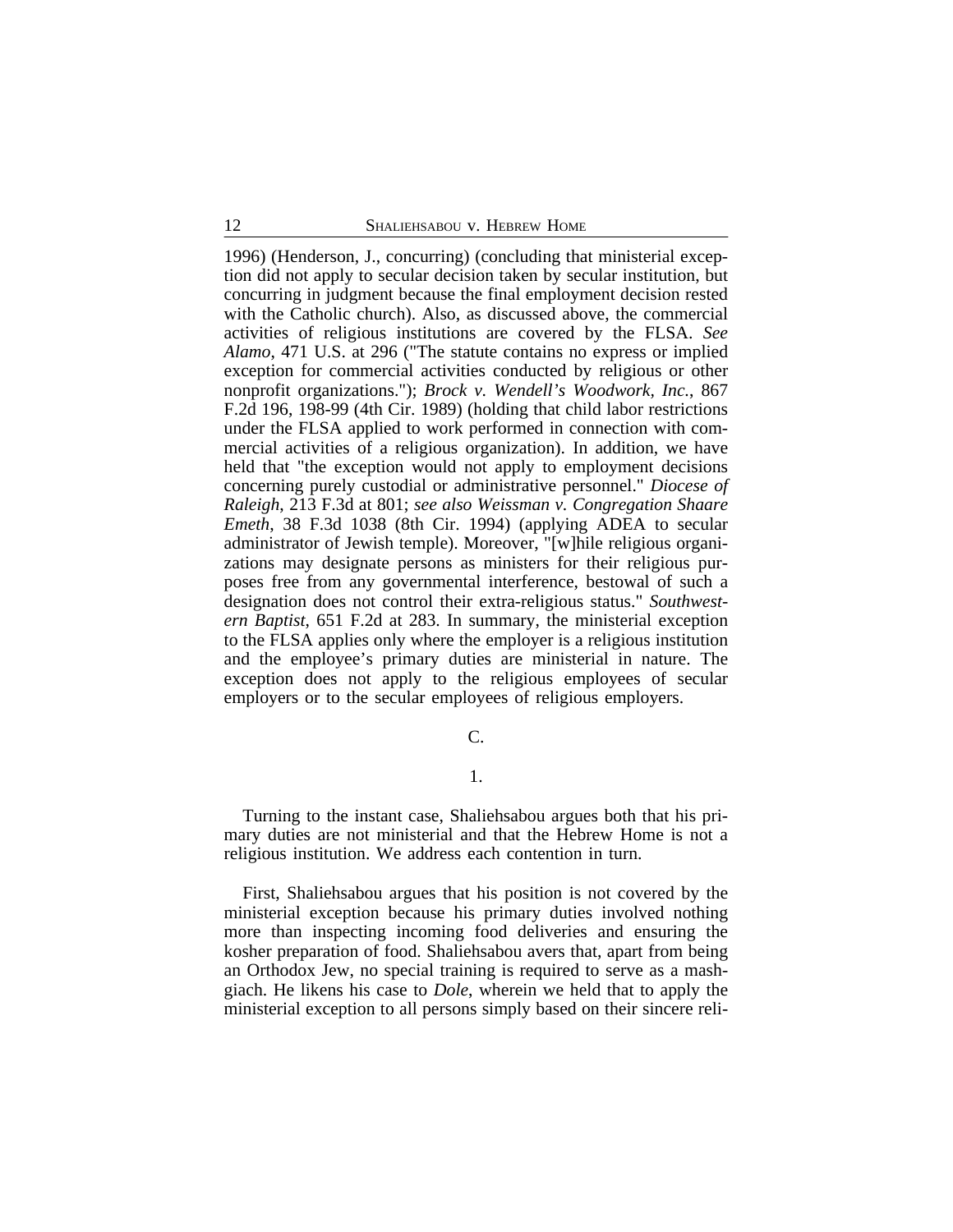gious beliefs or their membership in a religious group would "create an exception capable of swallowing up the rule." *Dole*, 899 F.2d at 1397 (quotation marks omitted).

The Hebrew Home, in contrast, argues that the position of mashgiach is intrinsically religious, because maintaining a kosher diet is an integral part of Judaism and reflects a divine commandment from God. Involvement in the kosher preparation of food, the Hebrew Home asserts, amounts to the supervision of religious ritual and worship. Indeed, according to the Hebrew Home, there is no secular purpose for employing mashgichim. Although the Hebrew Home concedes that Shaliehsabou was not formally ordained, it points to his own representations, as seen on his federal tax returns, that he considered himself to be clergy.

Although no court has considered whether a mashgiach is exempted from the FLSA because he performs primarily ministerial duties: three recent cases strongly suggest that exemption is appropriate here. In *Diocese of Raleigh*, we held that a female who served as a part-time music teacher and Director of Music Ministry at a Catholic cathedral was a "minister." 213 F.3d at 802. We found first that the position was "'important to the spiritual and pastoral mission of the church.'" *Diocese of Raleigh*, 213 F.3d at 802 (quoting *Rayburn*, 772 F.2d at 1169). "Music," we explained, "is an integral part of many different religious traditions," and also "a vital means of expressing and celebrating those beliefs which a religious community holds most sacred." *Id.* We declined to apply the ministerial exception in a manner that would "demote music below other liturgical forms." *Id.* We concluded that, because the music teacher in question was "the primary human vessel through whom the church chose to spread its message in song," she met the ministerial exception. *Id.* at 804. Shaliehsabou, much like the Director of Music Ministry in *Diocese of Raleigh*, is the primary human vessel through whom the Hebrew Home chose to assure that the Jewish dietary laws were followed. In addition, just as sacred music is integral to Catholicism, kosher food is an integral part of Judaism.

Similarly, the Fifth Circuit has held that a choir director falls within the ministerial exception to the Americans with Disabilities Act. *Starkman v. Evans*, 198 F.3d 173 (5th Cir. 1999). The court noted that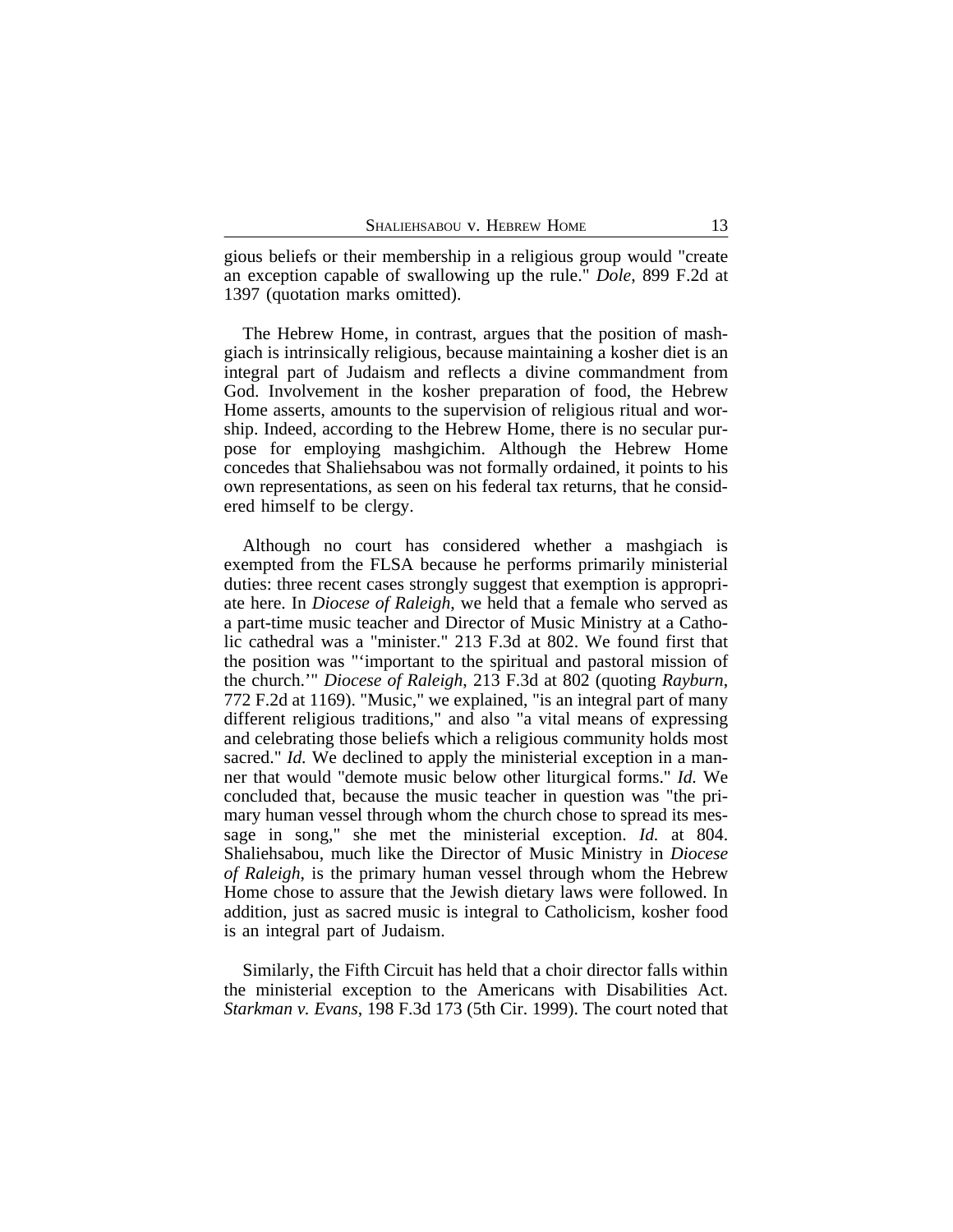"religious music plays a highly important role in the spiritual mission of the church" and that the choir director "did serve as a spiritual leader." *Id.* at 176. The court conceded that "the facts . . . are not as strong" as other cases invoking the ministerial exception but nonetheless concluded that, because the choir director "participated in religious rituals and had numerous religious duties, [the position] qualifies as a 'minister.'" *Id.*

Finally, the Seventh Circuit, in *Alicea-Hernandez v. Catholic Bishop of Chicago*, 320 F.3d 698 (7th Cir. 2003), applied *Rayburn* and *Diocese of Raleigh* in holding that the Hispanic Communications Manager of a Catholic church was a minister for purposes of the exception. The court explained that a "press secretary is responsible for conveying the message of an organization to the public as a whole." *Alicea-Hernandez*, 320 F.3d at 704. The communications manager was "a liaison between the Church and the community" and was "integral in shaping the message that the Church presented." *Id.* The court contrasted the position of communications manager with that of a translator, and noted that "if she had simply served in the capacity of translating the message from English to Spanish, this would be a different case." *Id.* at 704 n.4. Because, however, the position served to shape and convey the message of the church to the public, the court found that the communications manager was a "minister."

We cannot see any meaningful distinction between Shaliehsabou and the music ministers at issue in *Diocese of Raleigh* and *Starkman* or the communications manager in *Alicea-Hernandez*. First, Shaliehsabou's duties required him to perform religious ritual. He supervised and participated in religious ritual and worship. Shaliehsabou was responsible for starting and kosherizing the ovens and cleansing kitchen utensils in accordance with the rules of kashruth. He also oversaw the preparation of kosher food, a key aspect of the Jewish halakha. Shaliehsabou arguably lacked independent authority to make some decisions regarding food preparation, but "there is no requirement that an individual have the 'final say' on spiritual matters." *Diocese of Raleigh*, 213 F.3d at 803. Importantly, it was his responsibility to consult with the Vaad for proper resolution of any concerns. In sum, we cannot say, given the importance of dietary laws to the Jew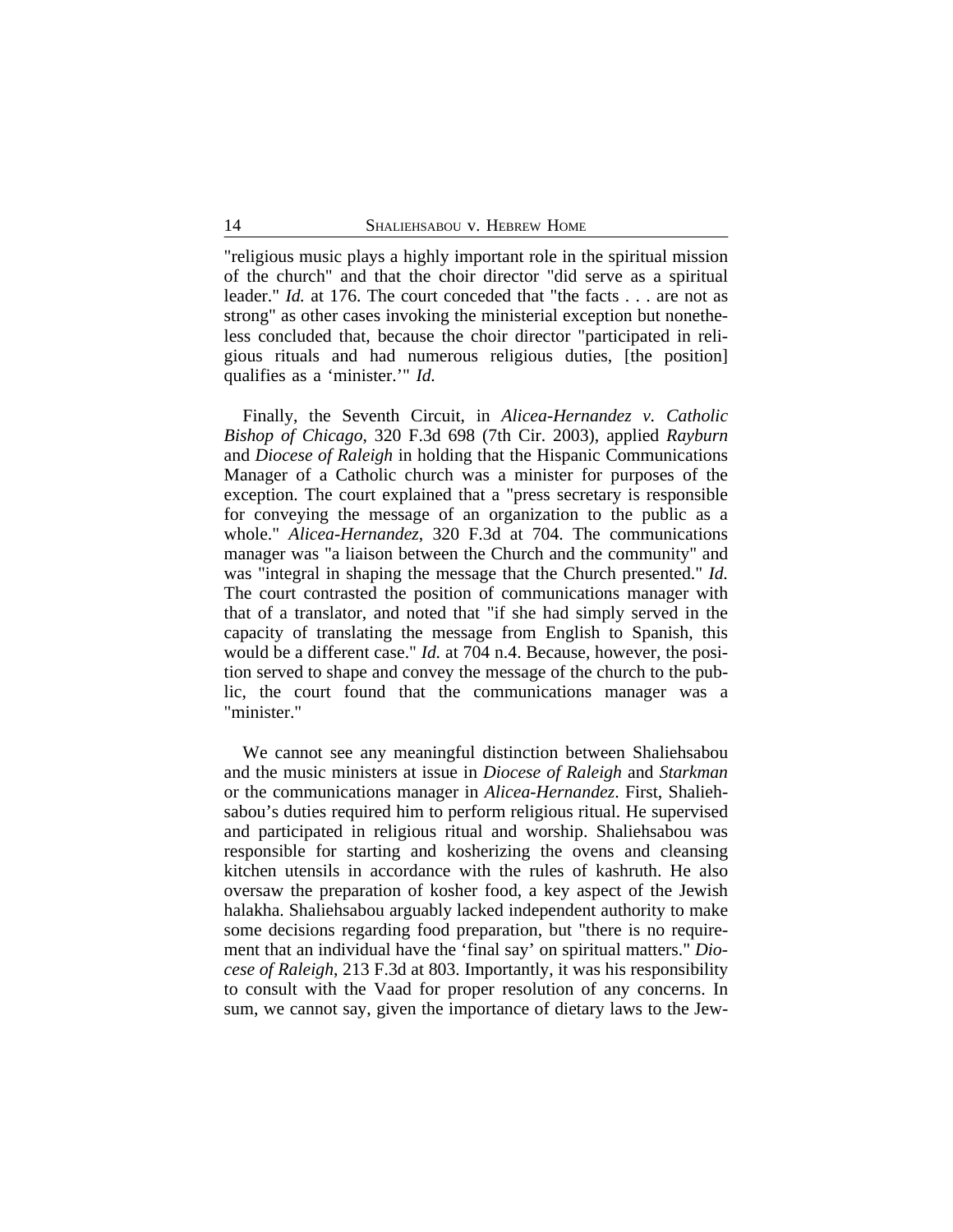ish religion, that the duties of mashgichim do not involve religious worship and ritual.

In addition to performing religious ritual, Shaliehsabou occupied a position that is central to the spiritual and pastoral mission of Judaism. As a juridical religion, Judaism is dependent upon compliance with its laws, including the kashruth, and Shaliehsabou was the vessel through whom compliance with the kashruth was ensured for residents at the Hebrew Home. Unlike the teachers in *Dole*, Shaliehsabou, through his mashgiach tasks, performed sacerdotal duties. As Shaliehsabou has admitted, in the Jewish faith, non-compliance with dietary laws is a sin. As explained above, Jews view their dietary laws as divine commandments, and compliance therewith is as important to the spiritual well-being of its adherents as music and song are to the mission of the Catholic church. In short, failure to apply the ministerial exception in this case would denigrate the importance of keeping kosher to Orthodox Judaism.

Accordingly, we hold that Shaliehsabou is a "minister" for purposes of the ministerial exception to the FLSA because his primary duties included supervision and participation in religious ritual and worship, and his position is important to the spiritual mission of Judaism. Because we find that Shaliehsabou is a "minister," we next consider whether the Hebrew Home, in its employment of Shaliehsabou, acted as a religious institution.

2.

We have never addressed whether the phrase "religious institution," in the context of the ministerial exception, applies only to churches or church-operated entities, or whether it has broader meaning. Our cases applying the ministerial exception, *Rayburn*, *Diocese of Raleigh*, *Dole*, and *Bell v. Presbyterian Church, U.S.A.*, 126 F.3d 328 (4th Cir. 1997), all involved Christian churches or church-operated entities. Each of these cases turned upon the duties of the individual, not the religious status of the employing entity. Given the lack of authority in our cases, we look to the decisions of our sister circuits for instruction. Numerous courts have held that the term "religious institution," in this context, can include religiously affiliated schools, hospitals, and corporations. *See EEOC v. Catholic Univ.*, 83 F.3d 461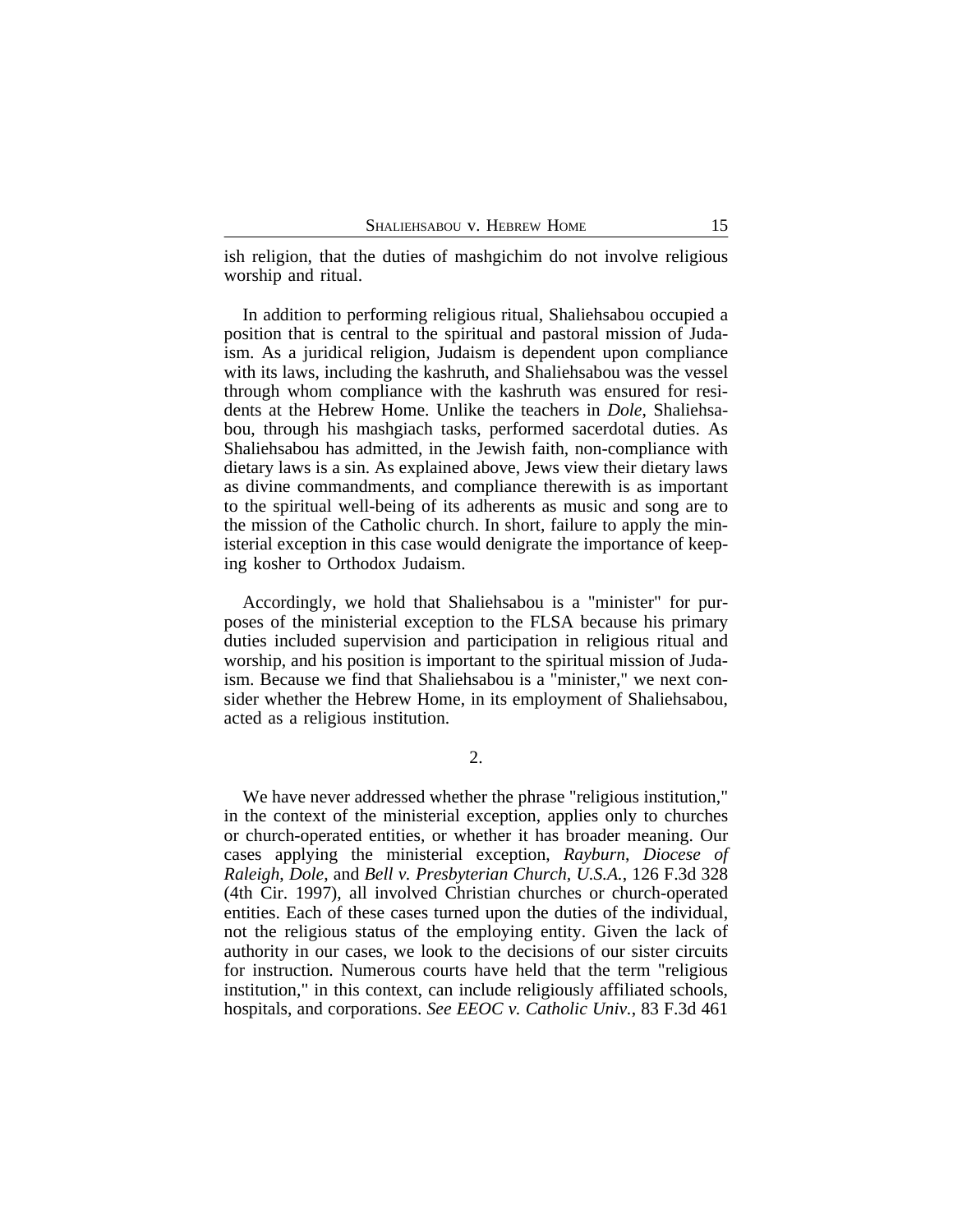(church-affiliated university); *Geary v. Visitation of the Blessed Virgin Mary Parish Sch.*, 7 F.3d 324 (3d Cir. 1993) (church-operated school); *DeMarco v. Holy Cross High Sch.*, 4 F.3d 166 (2d Cir. 1993) (church-operated school); *Scharon v. St. Luke's Episcopal Presbyterian Hosp.*, 929 F.3d 360 (8th Cir. 1991) (church-affiliated hospital); *Natal v. Christian & Missionary Alliance*, 878 F.2d 1575 (1st Cir. 1989) (non-profit religious corporation). Particularly instructive are the analyses provided in *Scharon* and *EEOC v. Catholic University*. In *Scharon*, the Eighth Circuit addressed the application of the ministerial exception to a hospital chaplain. The court did not address whether the hospital was private or charitable, but it did note that the hospital "provides many secular services," but nonetheless explained that "in its role as [the chaplain's] employer, it is without question a religious organization." *Scharon*, 929 F.2d at 362. The court based its finding on the fact that the hospital was church-affiliated and that the job description for the position of chaplain made clear that it was a ministerial position. The court's holding was a narrow one; the hospital was a religious institution, because, in acting as the employer of a minister, the hospital was acting as an institution with "substantial religious character." *Scharon*, 929 F.2d at 362.

In *EEOC v. Catholic University*, the D.C. Circuit applied the ministerial exception to a professor seeking a tenured position in the Department of Canon Law at Catholic University. The D.C. Circuit chose to apply the ministerial exception to Catholic University because "the University's ecclesiastical faculties serve as the instruments established by the Catholic Church in the United States for teaching its doctrines and disciplines." *EEOC v. Catholic Univ.*, 83 F.3d at 464. Later, the court noted that although the Academic Senate that made the tenure decision was secular, "it is by no means clear that its decision was unaffected by religious considerations." *Id.* at 466. Thus, the ministerial exception applied because the University, as a religiously affiliated entity with substantial religious character, assumed the role of a religious institution in deciding to deny tenure.

We find the logic of *Scharon* and *EEOC v. Catholic University* persuasive, and we conclude that a religiously affiliated entity is a "religious institution" for purposes of the ministerial exception whenever that entity's mission is marked by clear or obvious religious characteristics. Applying that standard here, we find that the Hebrew Home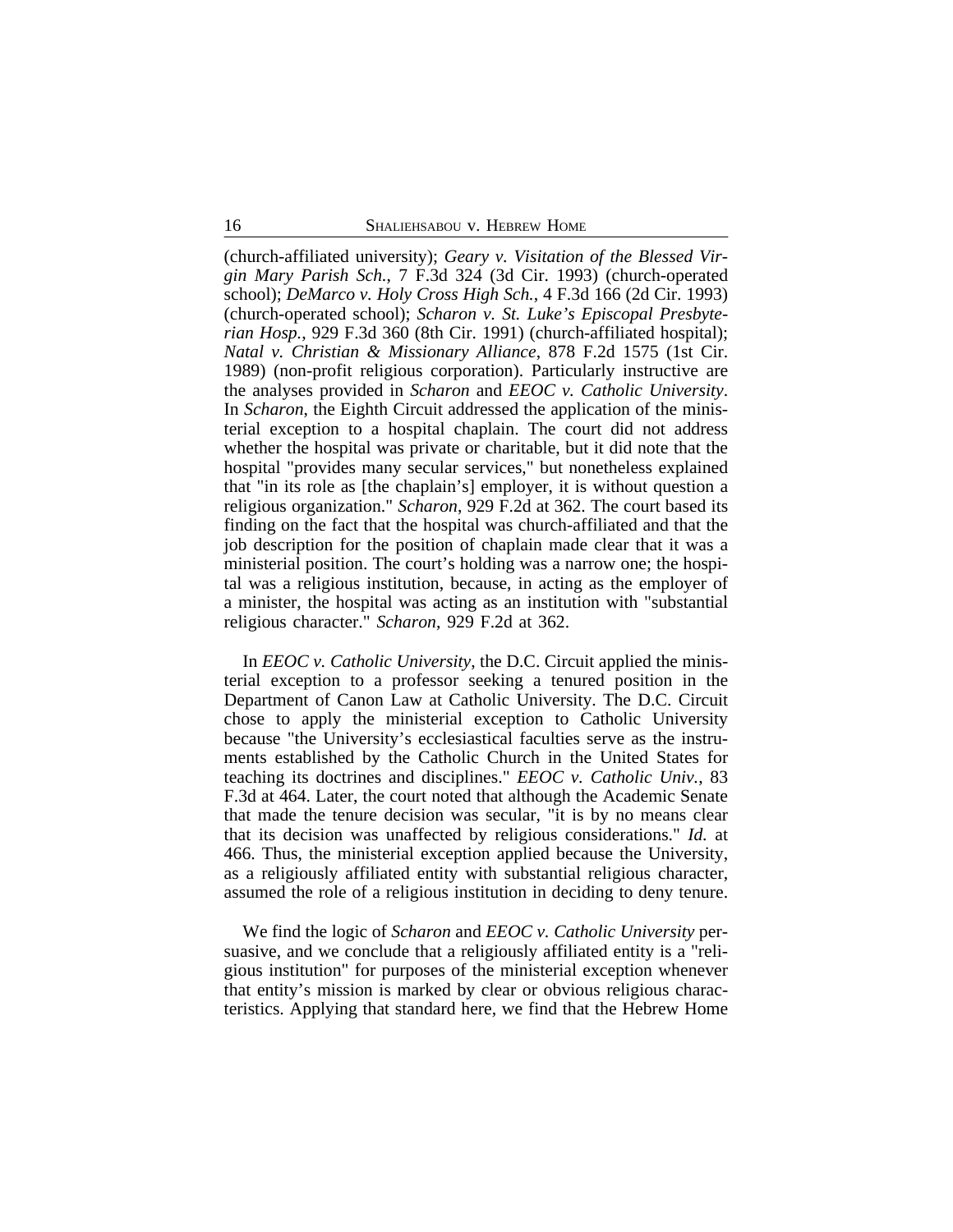is a religious institution for purposes of applying the ministerial exception.

Shaliehsabou's chief argument is that the Hebrew Home is not a religious institution because its mission is providing elder care, not providing religious services. We disagree. As *Scharon* and *EEOC v. Catholic University* make clear, an entity can provide secular services and still have substantial religious character. The Hebrew Home is religiously affiliated: its By-Laws define it as a religious and charitable non-profit corporation and declare that its mission is to provide elder care to "aged of the Jewish faith in accordance with the precepts of Jewish law and customs." (J.A. at 101.) Pursuant to that mission, the Hebrew Home maintained a rabbi on its staff, employed mashgichim to ensure compliance with the Jewish dietary laws, and placed a mezuzah on every resident's doorpost. Although we do not have to decide the full reach of the phrase "religious institution," we hold that the phrase includes an entity such as the Hebrew Home. Accordingly, we conclude that the Hebrew Home is a religious institution for purposes of applying the ministerial exception to the FLSA.

#### III.

Because we find both that the Hebrew Home was acting as a religious institution in employing Shaliehsabou and that Shaliehsabou's primary duties were ministerial, we hold that Shaliehsabou falls within the ministerial exception to the FLSA. Accordingly, Shaliehsabou is not an "employee" under the FLSA, and we affirm the district court's grant of summary judgment in favor of Hebrew Home.

## *AFFIRMED*

## LUTTIG, Circuit Judge, dissenting:

I do not believe that there is a "ministerial exemption" to the Fair Labor Standards Act, 29 U.S.C. § 201, *et seq*., and if there were, I do not believe that it would be as far-reaching as the court holds today.

Because of the obvious importance of the issue decided, and the evident incorrectness of the court's holding, I urge the appellant to